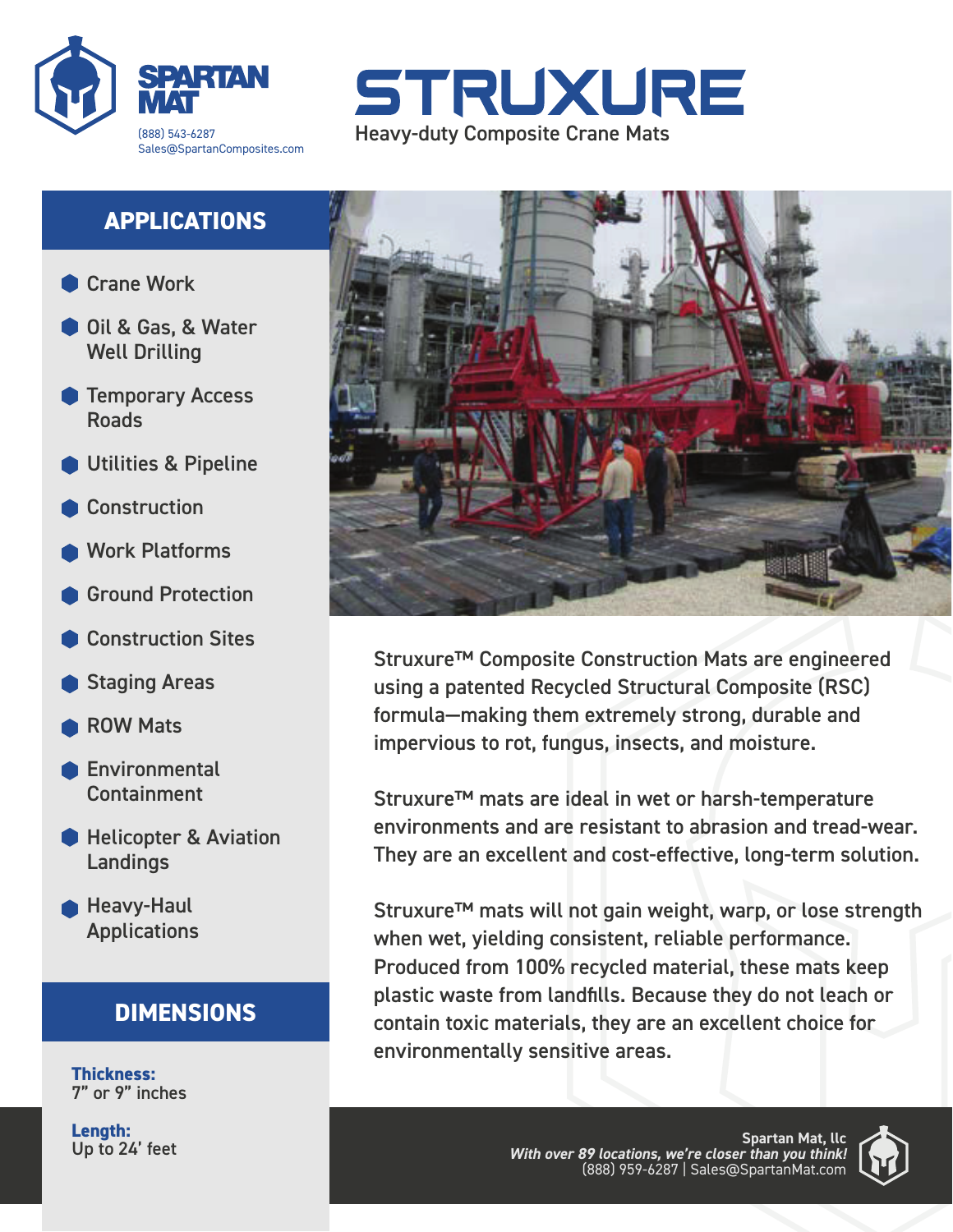

#### **Strong:**

Higher compression strength values than OAK

### **Durable:**

Ideal for extremely harsh, wet, outdoor conditions

#### **Reliable:**

Impervious to rot, fungus, insects and moisture

#### **Safe & Clean:**

Safe to use in environmentally sensitive sites. Will not absorb or release chemicals and contains no toxic materials.

#### **Green:**

Made from 100% recycled material and 100% recyclable at the end of their long, functional life



Struxure™ SR (Steel Reinforced) Heavy Duty Mats Structural Polymer Composite with A36 Steel Plate Reinforcement/Matlok™ Hardware Systems

| <b>Products</b>                                                                                                      | Weight<br>(lbs)        | Fc Perp<br>Compression<br>Perp. Grain<br>(psi) | Imat<br>(in <sub>1</sub> ) | <b>MOE Elastic</b><br><b>Modulus</b><br>(psi) | EL<br>(kip*in^2) | <b>Fb</b><br>Allowable<br><b>Stress</b><br>(psi) |
|----------------------------------------------------------------------------------------------------------------------|------------------------|------------------------------------------------|----------------------------|-----------------------------------------------|------------------|--------------------------------------------------|
| 11 1/2"x 4' x 20' & 24' Select<br><b>Structural Red</b><br>Oak Dry Wood (12%)(1), Limited<br>Availability            | 20'/4.000<br>24'/4,800 | 550                                            | 6.100                      | 1.100.000                                     | 6.700.000        | 1.150                                            |
| 11 1/2"x 4'x 20' & 24' No. 2 "Mixed<br>Hardwoods" Dry Wood (12%)(1),<br>New & Used in the market today               | 20'/4.000<br>24'/4.800 | 480                                            | 6.100                      | 720,000                                       | 4.400.000        | 765                                              |
| 7"x 46"x 20' Struxure Heavy<br>Duty Mat<br>5 each SPC, 4 each 1/4" Flitch<br><b>Plates</b><br>8 each Matlok Rod Sets | 2.755                  | 4,500(2)                                       | 1.315                      | 1,400,000(3)                                  | 1,840,000        | 3,000(4)                                         |
| 7"x 47"x 20' Struxure Heavy<br>Duty Mat<br>5 each SPC, 4 each 1/2" Flitch<br><b>Plates</b><br>8 each Matlok Rod Sets | 3.200                  | 4.500(2)                                       | 1.315                      | 1.600.000(3)                                  | 2.100.000        | 3.200(4)                                         |
| 9"x 50.5"x 20' Struxure Heavy<br>Duty Mat<br>7 each SPC, 6 each 1/4" Flitch<br>Plates<br>8 each Matlok Rod Sets      | 4.130                  | 6.000(2)                                       | 3.030                      | 1.500.000(3)                                  | 4.550.000        | 3.000(4)                                         |
| 9"x 51"x 24' Struxure Heavy<br>Duty Mat<br>7 each SPC, 4 each 1/2" Flitch<br>Plates<br>9 each Matlok Rod Sets        | 5,300                  | 6.000(2)                                       | 3.030                      | 1.700.000(3)                                  | 5.150.000        | 3.200(4)                                         |

1. Hardwood Lumber Information Source – American Wood Council NDS Supplement 2015 Edition for 5"x5" and larger timbers. Wet Use Adjustment Factors applied – Fb @ .85, Fc perp @ .67, E @ .90 . Mats are not tested before use in the market

2. and structural integrity declines over time. 3.

4. Number calculated for structural polymer component only as steel plates are isotropic and have no grain. Figures shown assuming standard load distribution between SPC (Perp. Compression = 1,200 psi) and steel plates.

5. Calculated from loading/deflection data (tested Nov. 2012) assuming steel plates as primary load carrying members. 6.

7. 8. Assuming a factor of safety of 2/3 from yield stress determine via testing Nov. 2017. Stress vales are assumed to be equivalent

|           |                             |            | Minimum Allowable Soil Bearing Capacity, 7" Thick Steel Reinforced Mat (1/4" x 4) with MatLok Hardware<br>Width Tire or Tread on Mat (in) |          |          |          |          |
|-----------|-----------------------------|------------|-------------------------------------------------------------------------------------------------------------------------------------------|----------|----------|----------|----------|
| Load (lb) | 6"                          | 12"        | 18"                                                                                                                                       | 24"      | 30"      | 36"      | 45"      |
| 100,000   | 3500 psf                    | 3100 psf   | 2900 psf                                                                                                                                  | 2700 psf | 2500 psf | 2300 psf | 2100 psf |
| 140,000   | 6500 psf                    | 5900 psf   | 5100 psf                                                                                                                                  | 4700 psf | 4300 psf | 3900 psf | 3500 psf |
| 200,000   | 13,000 psf                  | 10,500 psf | 9000 psf                                                                                                                                  | 8200 psf | 7300 psf | 6500 psf | 5800 psf |
|           |                             |            | Minimum Allowable Soil Bearing Capacity, 7" Thick Steel Reinforced Mat (1/2" x 4) with MatLok Hardware                                    |          |          |          |          |
| Load (lb) | 6"                          | 12"        | 18"                                                                                                                                       | 24"      | 30"      | 36"      | 45"      |
| 100,000   | 3200 psf                    | 2800 psf   | 2600 psf                                                                                                                                  | 2400 psf | 2200 psf | 2000 psf | 1800 psf |
| 140,000   | 5700 psf                    | 5100 psf   | 4300 psf                                                                                                                                  | 3900 psf | 3500 psf | 3100 psf | 2700 psf |
| 200,000   | 11,000 psf                  | 9,500 psf  | 8000 psf                                                                                                                                  | 7200 psf | 6300 psf | 5500 psf | 4800 psf |
|           |                             |            | Minimum Allowable Soil Bearing Capacity, 9" Thick Steel Reinforced Mat (1/4" x 6) with MatLok Hardware                                    |          |          |          |          |
| Load (lb) | 6"                          | 12"        | 18"                                                                                                                                       | 24"      | 30"      | 36"      | 45"      |
| 100,000   | 2500 psf                    | 2300 psf   | 2200 psf                                                                                                                                  | 2100 psf | 2000 psf | 1800 psf | 1600 psf |
| 140,000   | 4900 psf                    | 4200 psf   | 3800 psf                                                                                                                                  | 3500 psf | 3200 psf | 3000 psf | 2700 psf |
| 200,000   | 9000 psf                    | 8100 psf   | 7000 psf                                                                                                                                  | 6200 psf | 5700 psf | 5300 psf | 4500 psf |
|           |                             |            | Minimum Allowable Soil Bearing Capacity, 9" Thick Steel Reinforced Mat (1/2" x 4) with MatLok Hardware                                    |          |          |          |          |
| Load (lb) | $\mathbf{A}^{\prime\prime}$ | 12"        | 18"                                                                                                                                       | 24"      | 30"      | 36"      | 45"      |
| 100,000   | 2500 psf                    | 2300 psf   | 2200 psf                                                                                                                                  | 2100 psf | 2000 psf | 1800 psf | 1600 psf |
| 140,000   | 4900 psf                    | 4200 psf   | 3800 psf                                                                                                                                  | 3500 psf | 3200 psf | 3000 psf | 2700 psf |
| 200,000   | 9000 psf                    | 8100 psf   | 7000 psf                                                                                                                                  | 6200 psf | 5700 psf | 5300 psf | 4500 psf |

#### **Note on Soil Bearing Capacity Tables**

• Mat loading tables are derived using a standard design method based on the soil bearing capacity.

• The required crane mat area is calculated by dividing the crane load plus the weight of the mat by the allowable ground bearing pressure.

• Divide this area by the width of the mat to develop the required effective bearing length.

The mat length is then used to calculate bending (which typically controls the mats design) and shear stresses in the mat, based<br>on the assumption of a uniform pressure equal to the crane load divided by the bearing area a mat.

*With over 89 locations, we're closer than you think!* • Using a traditional wood mat design as a guide, we utilize published allowable